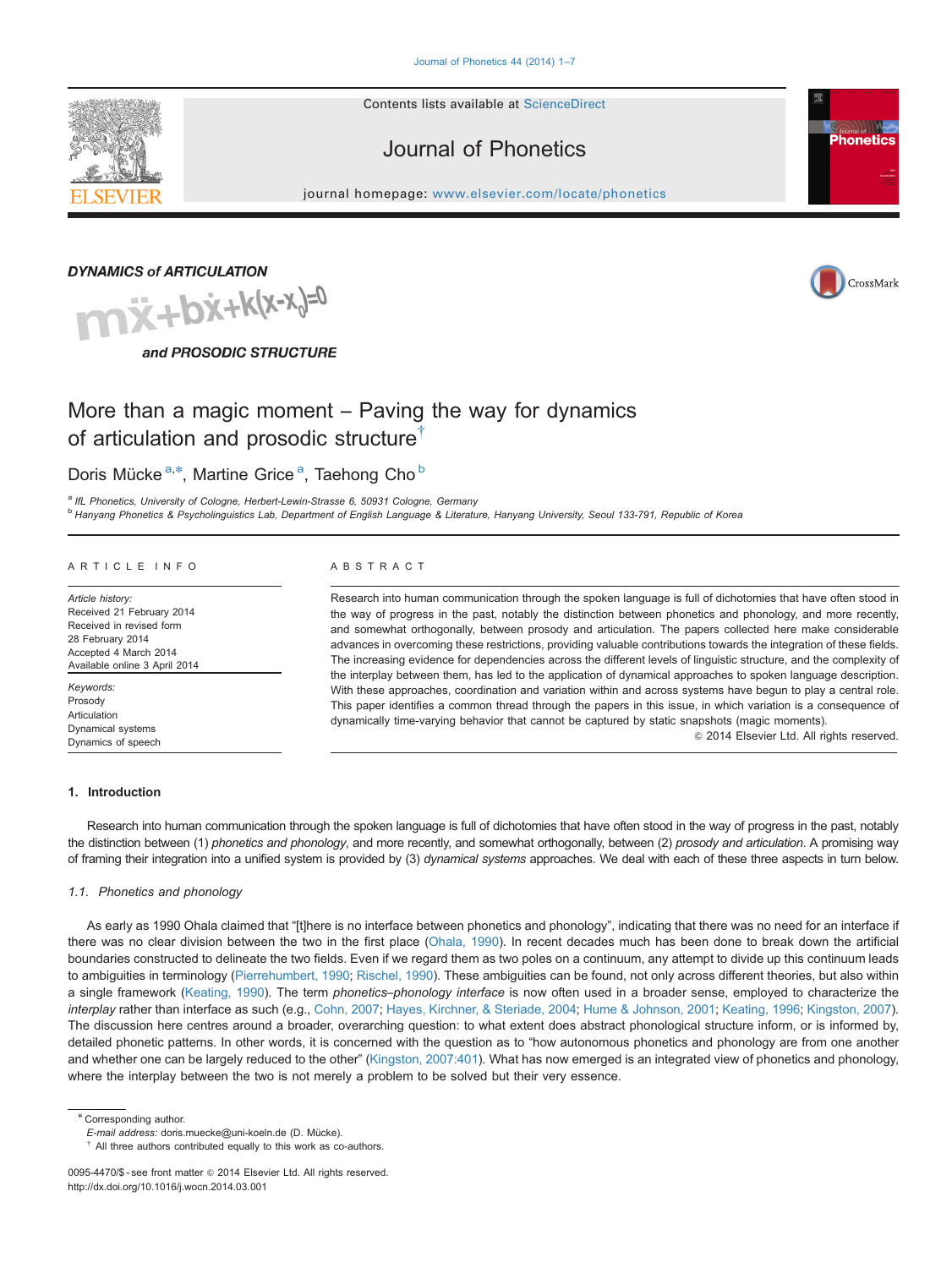#### <span id="page-1-0"></span>1.2. Prosody and articulation

In autosegmental metrical models of intonation, there is a fundamental split between what is referred to as the tune (tonal aspects at lexical and postlexical levels) and the text (segmental aspects). Furthermore, the text involves not only the segments in terms of time slots and features filling them, but also the way these segments are organized into prosodic structures, such as syllables, feet, words and higher phrases and, depending on the language, prominence relations [\(Beckman, 1996](#page-6-0); [Grice, 2006](#page-6-0); [Gussenhoven, 2004](#page-6-0); [Shattuck-Hufnagel](#page-6-0) & [Turk, 1996](#page-6-0)). Prosodic structure is generally assumed to reflect both constituent-based and prominence-based prosodic hierarchies of an utterance on the one hand, and tonal structure on the other, determining the distribution of the tune over the text.

While the tune and text levels – or tiers on which they are separately represented – may be linked to each other through phonological association [\(Goldsmith, 1976](#page-6-0); [Ladd, 2008](#page-6-0); [Leben, 1973](#page-6-0)), the interplay between these tiers has come to light in recent years under the rubric of the *phonetics*– prosody interface (see [Cho, 2011](#page-6-0) for a review). This is concerned with how abstract prosodic structure influences the phonetic implementation of sound categories, and how fine-grained phonetic detail, in turn, informs higher-level prosodic structure (e.g., [Beckman, 1996;](#page-6-0) [Byrd](#page-6-0) & [Choi, 2010;](#page-6-0) [Cho,](#page-6-0) [2006](#page-6-0); [Cho, McQueen,](#page-6-0) & [Cox, 2007](#page-6-0); [Keating, Cho, Fougeron,](#page-6-0) [& Hsu 2003;](#page-6-0) [Krivokapi](#page-6-0)ć & [Byrd, 2012\)](#page-6-0). One important aspect of the phonetics–prosody interface is domain initial strengthening: a given segment is produced with stronger articulation when at the initial edge of higher levels of prosodic structure than at the initial edge of lower ones (e.g., [Cho & Keating, 2009;](#page-6-0) [Fougeron](#page-6-0) & [Keating, 1997](#page-6-0)). More recently, however, there has been a growing awareness that the different levels in the network of speech production interact in complex ways. The increasing evidence for dependencies across the different levels, and the complexity of the interplay between them, has led to the application of dynamical approaches to spoken language description. With these approaches, *coordination* and variation within and across systems have begun to play a central role.

#### 1.3. Dynamical approaches

The lowest common denominator across different dynamical approaches is the notion that systems are not made up of static entities such as symbols and rules, but that their behavior is best studied in terms of change over time. This makes variation and context-dependency an important part of a description. Context-dependent variation in speech production often stems from interactions between various subcomponents of linguistic structure in the grammar. In this regard, a dynamical approach deals with the interdependency between levels of linguistic structure that gives rise to systematic variation in speech production. This perspective can be traced back to Firth's Prosodic Phonology ([Firth, 1948](#page-6-0)), an approach that has informed various frameworks, in particular Articulatory Phonology and Autosegmental Phonology.

In a specific sense, dynamical systems describe the evolution of complex behavior of a system. Dynamical systems use fixed rules to describe the evolution of a system over time using the language of mathematics. These rules are formulated by differential equations that generate trajectories, which, in turn, can be understood as a way of modeling continuous human behavior and cognition (see [Kelso, 1995;](#page-6-0) [Spivey, 2007\)](#page-6-0). For instance, we know from movement research that inter-limb coordination can be understood as a dynamical system, changing its state in time in a lawful manner. These rules are invariant mathematical laws. Take, for instance, the coordinated movements of the index fingers when oscillating rhythmically (finger wiggling). Subjects are able to wiggle their fingers in two intrinsic modes: either both fingers move up and down in synchrony (simultaneous activation of homologous muscle groups) or they alternate (homologous muscle groups contract in an alternating fashion; [Kelso, 1981](#page-6-0), [1984;](#page-6-0) [Turvey, 1990](#page-6-0)).

In the framework of coupled oscillators, these modes involve synchronous (in-phase) or sequential (anti-phase) activation. When the cycling frequency is gradually increased, there is an abrupt coordinative shift at a critical frequency, a phase transition from a less stable, anti-phase mode to a more stable, in-phase mode. The fact that a gradual increase in cycling frequency determines an abrupt coordinative shift at a critical stage is evidence that we are dealing with a non-linear system, non-linearity being a common property of human behavior and cognition. Relative phase transitions in rhythmic bimanual or inter-limb coordination have been formalized in a model developed by [Haken, Kelso, and Bunz \(1985\)](#page-6-0) known as the HKB-model.

Fig. 1(a–c) illustrates potential functions in the HKB-model, as described in [Nam, Goldstein, and Saltzman \(2010\).](#page-6-0) The x-axes of these figures represent the collective variable "relative phase," where  $0^{\circ}$  corresponds to an in-phase coordinative pattern and  $\pm 180^{\circ}$  to anti-phase coordinative patterns. The y-axis represents the "potential" associated with different values of relative phase. The figure employs the metaphor of a marble, where the motion of the marble describes the motion of a system in time. If a marble rolls into a smooth round bowl (the attractor basin), it eventually comes to rest at the bottom of the bowl (the attractor), where the "potential" or energy is at a minimum.

In Fig. 1(a) the larger (deeper and broader) basin is associated with the more stable in-phase attractor (potential minimum at  $0^\circ$ ) and the two smaller basins with the less stable anti-phase attractors (potential minima at 180°). The system can stabilize either in an in-phase or an anti-phase mode.

"There are two potential minima at 0 and 180 degrees and, depending on initial conditions, relative phasing can stabilize at either of the two minima, making them attractors. However, the valley associated with the in-phase minimum is both deeper and broader. Thus, it technically has a larger basin because there is a larger range of initial values for  $\psi$  that will eventually settle into that minimum."([Nam et al., 2010: 304](#page-6-0))



Fig. 1. Marble metaphor for the HKB-model, simplified according to [Nam et al. \(2010: 304\)](#page-6-0) for  $V(\psi) = -a \cos(\psi) - b \cos(2\psi)$ ;  $(\psi = \phi_2 - \phi_1)$ .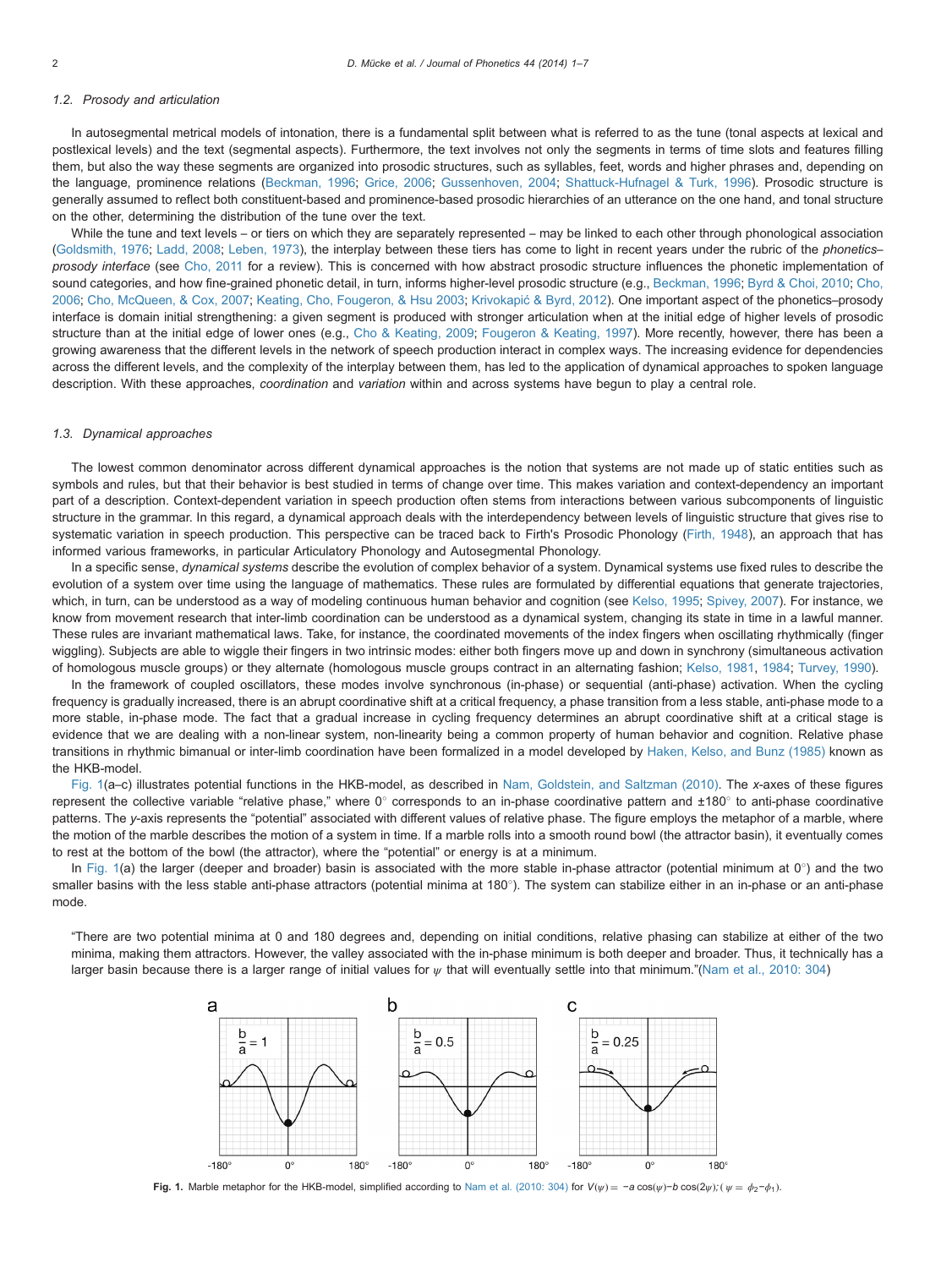The depth and the breadth of the valley are determined by the control parameter  $(b/a)$ , which is the cycling frequency of the limb movements – determined externally by the experimenter (e.g., via a metronome). As the control parameter decreases, cycling frequency increases, and the antiphase attractor becomes less stable, which is shown by the anti-phase attractor basin becoming more shallow ([Fig. 1](#page-1-0)b). At a certain critical frequency of the control parameter, there is an abrupt change observable in the system from anti-phase to in-phase. To return to the metaphor, all marbles will eventually roll into the large bowl (as indicated by the arrows in [Fig. 1c](#page-1-0)). At high cycling frequency, the attractor at  $0^\circ$  is, in the long run, the only stable state the system can be in – and, in line with this, people performing inter-limb coordination tasks will invariably switch to an in-phase coordination pattern.

Speech can also be understood as a non-linear dynamical system with invariant laws prescribing parameters related to the variation in coordination of the articulators (e.g. Task Dynamics and its implementation in Articulatory Phonology, [Browman & Goldstein, 1986](#page-6-0), [1988,](#page-6-0) [1991](#page-6-0); [Fowler, 1977;](#page-6-0) [Fowler, Rubin,](#page-6-0) [Remez, & Turvey, 1980](#page-6-0); [Saltzman, 1986;](#page-6-0) [Saltzman & Kelso, 1987](#page-6-0); [Saltzman & Munhall, 1989](#page-6-0), or Embodied Task Dynamics, Š[imko & Cummins, 2010](#page-6-0)). These models capture both contextual variation and task-specific invariance (i.e. they generate continuous time-functions – or movement trajectories – for discrete, linguistic tasks). Crucially they use one formal language to do so:

"(…) cognition is best understood using a single formal language that can express both discrete and continuous aspects of complex systems, the mathematics of nonlinear dynamics. In this view, the key constructs are not symbol strings (representations) and algorithms for their manipulation (discrete computation), but rather laws stated in the form of differential equations. These laws prescribe how some behavior's essential parameters (e.g., perceptual response or relative phase in interlimb coordination) change as contextual parameters are modified (e.g., stimulus properties, oscillation frequency)." [Gafos and Be](#page-6-0)ňuš (2006:906)

The fact that non-linear dynamical systems are able to integrate discrete, qualitative and continuous, quantitative aspects of speech means that they are optimally suited for accommodating the complexities of multifaceted interactions across different levels of linguistic description. This makes them optimal for capturing the integration of phonetics and phonology.

However, a challenge for such non-linear dynamical models is how to integrate prosody into the system. Although some efforts have been made to provide a mechanism in dynamical terms for how temporal variation is modulated at prosodic junctures (e.g. by defining prosodic gestures or π-gestures, [Byrd & Saltzman, 2003](#page-6-0), see also [Katsika et al., this issue\)](#page-6-0), prosody is far from being fully integrated into existing dynamical models. The coordination between different prosodic constituents is still uncharted, but treating the relation between them in terms of the dynamical notion of coordination is becoming increasingly important [\(Cummins & Port, 1998](#page-6-0); [Goldstein, Nam, Saltzman, & Chitoran, 2009;](#page-6-0) [Krivokapi](#page-6-0)ć, 2013; Mü[cke, Nam,](#page-6-0) [Hermes,](#page-6-0) & [Goldstein, 2012;](#page-6-0) [Nam](#page-6-0) & [Saltzman, 2003](#page-6-0); [Nam, Saltzman, Krivokapi](#page-6-0)ć, [& Goldstein, 2009](#page-6-0); [O'Dell & Nieminen, 1999](#page-6-0); [Saltzman](#page-6-0) [& Byrd, 2000](#page-6-0); [Saltzman, Nam, Krivokapi](#page-6-0)ć, & [Goldstein, 2008](#page-6-0); [Shaw, Gafos, Hoole, & Zeroual, 2011\)](#page-6-0).

The title of this introduction "More than a magic moment" was inspired by the contribution of Vatikiotis-Bateson, Barbosa & Best in the present volume that emphasizes the fact that complex linguistic behavior is best understood dynamically, as reflected in the way it unfolds over time. The central point here is that variation in speech and gesture arises as an inevitable consequence of dynamically time-varying behavior. It is therefore an integral part of the system rather than noise. Indeed, it encodes information about the system itself.

"The inevitable and even desirable presence of fluctuations has several important implications for research on spatiotemporal behavior. Importantly, it means that we cannot simply disregard measured variability as irrelevant noise, as has been done so often in psychological and linguistic research, because variance conflates notions of noise and error with mandatory, healthy fluctuations in patterned behavior. Implicitly, then, the behavior of the system must be examined dynamically as it unfolds through time – certainly, snap shot, magic moment measures will not suffice." (Vatikiotis-Bateson, Barbosa & Best, this issue)

This means that it is not the perfect snapshot or the best dataset, but the variation within and across datasets that is important for the description of speech. And, indeed, if speech is intrinsically dynamic, that is, characterized by changes over time, static snapshots might not suffice to adequately characterize the system. The present special issue takes up these points in a number of different domains, as summarized in the following section.

#### 2. Structure of the special issue

The papers are organized into four sections: Section 1, Dynamics of articulation within the syllable; Section 2, Dynamics of articulation and prominence; Section 3, Dynamics of articulation and domain edges; and Section 4, Dynamical modeling of coordination.

#### 2.1. Section 1: Dynamics of articulation within the syllable

All three papers in this section deal with the organization of consonantal and vocalic gestures and the relations between them, with a particular focus on subsyllabic constituents. Hoole and Bombien capture glottal abduction gestures associated with voiceless obstruents. They explore how these glottal gestures are coordinated with oral gestures in complex onsets containing obstruent and sonorant sequences in German. Marin and Pouplier on Romanian, and Tilsen on American English both investigate intergestural timing in the oral system. Marin and Pouplier show that segmental make-up in terms of clear and dark liquids systematically influences articulatory timing patterns in complex codas, but not in onsets. Tilsen uses a cued insertion task to explore articulatory planning, supporting a split-control model of intragestural and intergestural timing.

Philip Hoole and Lasse Bombien use videofiberendoscopy and transillumination to investigate the coordination between laryngeal and oral constriction gestures in mixed-voicing syllable onsets in German. As speech material, they used simple onsets containing voiceless obstruents, and complex onsets with voiceless obstruents followed by voiced sonorants, /l/ or /r/. Furthermore, all target words were tested in different prosodic conditions involving accent placement (contrastive nuclear accents vs. background) and boundary marking (phrase initial vs. medial) in terms of domain initial strengthening. On the acoustic surface, voice onset time was longer in complex onsets compared to simple onsets. In the articulatory dimension, there were strong speaker specific strategies to account for the longer VOTs: For instance, some speakers produced longer VOTs either by lengthening the glottal gesture or by shortening the oral gesture of the initial consonant. Although some variations were simply due to passive aerodynamic effects, there was systematic variation due to the segmental structure, e.g. obstruent-lateral clusters and obstruent-rhotic clusters differed: the latter showed a clear shift in their coordination patterns to ensure a substantial period of voicelessness (longer VOT) after the release of the initial obstruent. When looking at the results of prosodic strengthening, an interesting picture arises. As expected, oral gestures underwent lengthening in prosodically strong conditions, but the duration of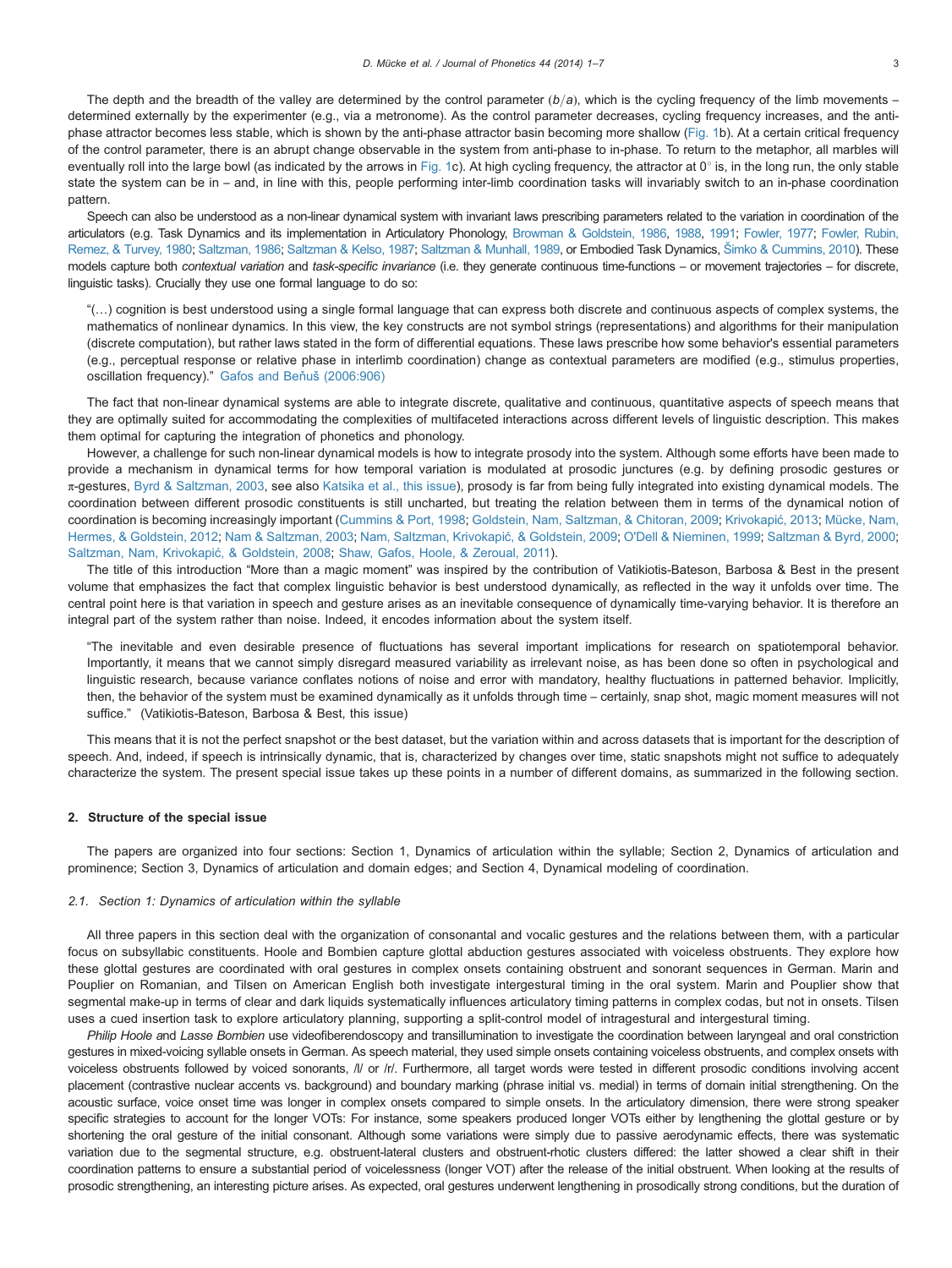the devoicing (abduction) gesture appeared to be stable. In stops, but not in fricatives, this abduction gesture was delayed. Furthermore, there were also spatial modifications in the laryngeal kinematics in terms of a larger glottal aperture.

Stefania Marin and Marianne Pouplier use EMA data to investigate the articulatory timing of liquid-obstruent clusters in Romanian onsets and codas. In Articulatory Phonology it has been assumed that complex onsets are timed differently from complex codas. Complex onsets exhibit a ccenter organization, where adding a consonant to a cluster increases CV overlap. Complex codas are sequentially organized, where adding a consonant does not influence VC timing. However, it has been shown for German and American English, that different segment types, such as clear and dark /l/, might influence the local timing in codas. In German (which has clear /l/), VC timing remains unaffected when adding a consonant to the coda. In American English (which has dark /l/, exhibiting a higher degree of tongue body constriction), VC overlap increases, leading to vowel compression on the acoustic surface. In the present study, the authors test the effect of segmental make-up on onset and coda clusters for different liquid types in Romanian. They used /l/ (non-velarized, i.e. clear, in onset and coda position) and /r/ (sharing the articulatory properties of dark /l/ in terms of tongue body constriction). In onset clusters, the articulatory timing patterns were unaffected by liquid type, and both exhibited c-center organization. However, different timing patterns were found in coda clusters. In /l/-coda clusters, V and C were timed sequentially. In /r/-coda clusters there was an increase in VC overlap and vowel compression. The authors conclude that variation in segmental make-up plays a crucial role when investigating the timing patterns of onset-nucleus and nucleus-coda relations. This has to be taken into account when using CV and VC "lag" measures in the framework of Articulatory Phonology.

Sam Tilsen investigates how temporal constraints on production influence articulatory timing in onsets and codas. To do this he develops a new methodology, a cued insertion task, in which subjects repeat a CV syllable at regular intervals and have the task of inserting a further consonant into the syllable upon seeing a visual cue. The aim was to test a split-control model of syllable articulation, as laid out in [Tilsen \(2013\)](#page-6-0). In this model there are different control mechanisms for onset and coda consonants. Whereas onset consonants are typically co-selected and coordinated with the vowel, coda consonants are usually competitively selected and thus not coordinated with the vowel. One advantage of this model is that it provides a principled account of coda timing in articulatory phonology, in particular why the coda consonantal gesture is timed relative to the attainment of the vocalic target. This is predicted by the competitive selection account, as the attainment of the target induces deselection of the vocalic gesture, allowing for the coda gesture to be selected. As predicted, these different control mechanisms for onset and coda gestures lead to different responses to time pressure: The timing of the insertion cue influenced whether the consonantal gesture was inserted as a syllable onset or a coda. Moreover, onset-syllabified insertion led to greater temporal compression than coda-syllabified insertion. There will no doubt be further testing of the model on less constrained articulatory tasks. In particular, it will be interesting to see how this model deals with extrametricality.

#### 2.2. Section 2: Dynamics of articulation and prominence

This section consists of two papers that address issues related to effects of prominence on speech production. Mücke and Grice examine prosodic strengthening under focal prominence in German, which is mediated, but not directly modulated, by a tonal event for a pitch accent, whereas Katsika et al. explore the coordination of a tonal event for boundary marking with other gestures in Greek as conditioned by lexical stress.

Doris Mücke and Martine Grice question whether strengthening of articulation under 'focal' prominence – usually involving a pitch accent – stems from accentuation itself or whether it makes direct reference to a higher linguistic structure – i.e., the informational structure of the utterance. The authors compare the effects of four types of focal prominence (contrastive, narrow and broad focus, and out of focus) on disyllabic test words (e.g., 'Bahber'), looking at acoustic durations of the initial syllable and the foot, and at the lip opening kinematics of the initial /b/. Crucially, the three different focus types (contrastive, narrow, broad), which are all marked by a pitch accent, are further differentiated in both acoustic and articulatory dimensions. More strikingly, no difference arises between the broad focus and the out of focus (background) conditions, even though they are differentiated by the presence or absence of a pitch accent. The authors note that, while a larger, faster and longer articulation tends to characterize the strongest focus condition (contrastive focus), its effect appears to be attenuated in a gradient fashion from contrastive, through narrow to broad focus. Moreover, no single dynamical parameter-setting can be pinpointed that captures prosodic strengthening of lip opening under prominence, indicating that different dynamical strategies may be employed to express the same type of prosodic strengthening. The authors underscore that accentuation (expressed by a pitch accent) may induce differential acoustic/kinematic strengthening patterns in accordance with the degree of the prominence that is reflected in the informational structure, so that in some cases (e.g., under broad focus) the presence of a pitch accent alone does not necessarily give rise to prosodic strengthening of articulation. Based on these observations, the authors conclude that "prosodic strengthening is not simply a concomitant of accentuation, but it is a means of highlighting a word in its own right," and is thus directly modulated by the informational structure. This study paves the way for further study, in particular regarding the extent to which the gradient nature of prosodic strengthening under prominence is applicable to other languages, especially languages that do not employ pitch accents in their prominence system.

The paper by Argyro Katsika, Jelena Krivokapic, Christine Mooshammer, Mark Tiede and Louis Goldstein explores whether laryngeal gestures responsible for tonal events are systematically coordinated with oral gestures, and, if so, how their coordination patterns can be accounted for in dynamical terms. This study disentangles the effects of lexical and phrasal prominence on the coordination of boundary tones with the oral (vocalic) gesture within a phrase-final syllable. The trisyllabic phrase-final test words are manipulated in terms of lexical stress (e.g., MAmima, maMIma, and mamiMA), which occurs with or without a pitch accent. The authors show that the onset of the boundary tone (BT) is roughly timed with the target of the vocalic (V) gesture across stress/accent conditions. This is interpreted as implying an anti-phase coordination between the BT and V gestures at the boundary, although they fail to show reliable temporal stability between the gestures. They further show that the onset of BT occurs relatively earlier in the final syllable of words with non-final stress than with final stress across accent conditions, which implies that lexical stress modulates the (phrase-level) boundary tone. Another intriguing point is that the effect of stress on boundary tones parallels the earlier initiation of preboundary lengthening in Greek. The authors then provide a sketch of a unified gestural account in which both BT gestures and the oral constriction gestures are governed interactively by the π-gesture (that governs the temporal realization of gestures at the prosodic boundary) and the μ-gesture (that governs the articulatory realization of gestures under the influence of stress). The steps taken here to integrate tonal gestures with oral and prosodic gestures in the framework of Articulatory Phonology will most certainly move this line of research forward.

#### 2.3. Section 3: Dynamics of articulation and domain edges

Three papers in this special issue are concerned with prosodic strengthening at domain edges. Georgeton and Fougeron report results of an articulatory-acoustic study on effects of domain-initial strengthening in a wide range of French oral vowels; Cho et al. concentrate on CV intergestural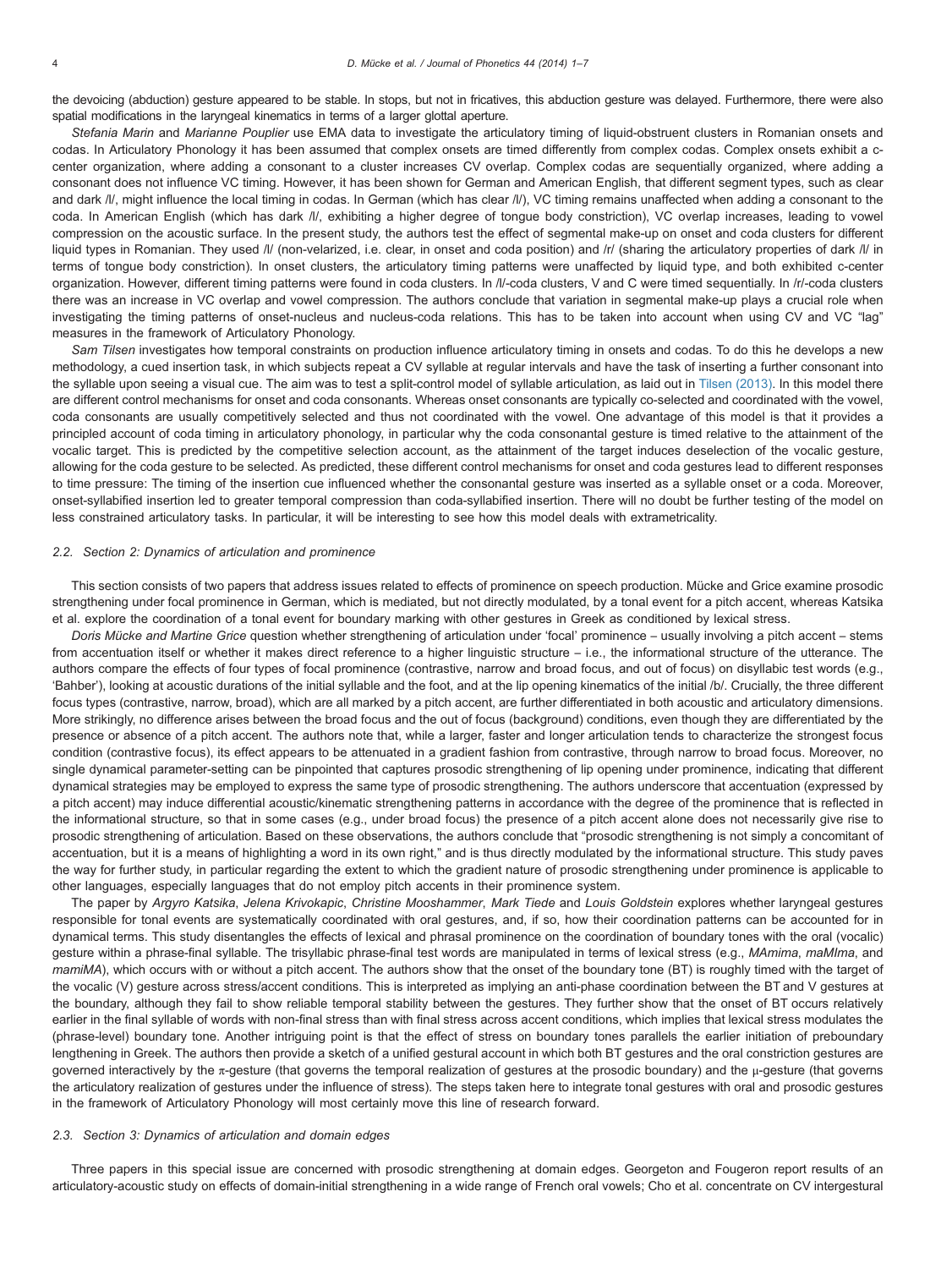timing and its temporal stability in 'tautolexical' vs. 'heterolexical' conditions in Korean; and Beňuš and Šimko investigate intergestural phasing relations in Slovak arising from low-level variation in tempo and articulatory precision.

The paper by Laurianne Georgeton and Cécile Fougeron is a welcome addition to the literature on boundary-induced prosodic strengthening, examining domain-initial strengthening (DIS) effects on vowels, rather than consonants, that have so far been the focus of attention. They look at a wide range of vowels (/i, e, ɛ, a, y, ø, oe, u, o, ɔ/) in French, and investigate how effects over the phonological vowel space can be understood in terms of the enhancement of phonological contrasts. The basic finding of the study is that all vowels are produced with an increase in both lip aperture and width, although the effect is shown to be smaller for rounded than for unrounded vowels. The lesser degree of lip opening and spreading on rounded vowels, along with some additional acoustic evidence (e.g., lower values in F3 and F3–F2), is interpreted to indicate an enhancement of the rounding feature. The authors also discuss DIS effects in terms of expansion of the vowel space. Most vowels (i.e., /e, ɛ, ø, a, ɔ, o, u/) become more peripheral in the F1–F2 vowel space. This is closely linked to the enhancement of front/back and height contrasts. There is a tendency towards a higher F2 for front vowels and a lower F2 (and F2–F1) for back vowels (possibly enhancing the front/back contrast). There is a robust effect showing a higher F1 only for open and mid-open vowels, which may be seen as enhancing the vowel height, even though the enhancement was not clear across all aperture levels. The increase in F1 for open and mid-open vowels is seen as sonority expansion – i.e., enhancing syntagmatic contrast (with a demarcative function), but the effect is constrained by vowel height, such that high vowels resist sonority expansion, as expansion would otherwise run counter to their paradigmatic contrast (in height) with other vowels. The authors underscore that the boundary-induced enhancement of phonological contrast in a dense vowel system such as in French is not straightforwardly understood in terms of enhancement of all the phonological (distinctive) features, but rather it appears to be "conditioned by physiological constraints governing the degree of freedom of the articulators, and by linguistic constraints related to the density of the system." It is hoped that further cross-linguistic studies will follow in exploring the relationship between prosodic strengthening on the vowels and the vowel density of the language.

Taehong Cho, Yeomin Yoon, and Sahyang Kim's articulatory study is another welcome contribution to the literature on prosodic strengthening at domain edges, shedding light on how prosodic boundary and syllable structure interactively influence the temporal realization of consonantal and vocalic gestures (/m/ and /a/ in C#V and #CV). The authors, like Georgeton and Fougeron, continue to explore the locality issue of domain-initial strengthening – i.e., to what extent the V-gesture undergoes prosodic strengthening when it is strictly domain-initial (C#V) as compared to when it is non-initial (#CV). An interesting hypothesis is that the prosodic boundary effect on the V-gesture (as modulated by the π-gesture) would remain the same across #CV and C#V conditions, given the overlapping nature of CV gestures, and given the theoretically assumed independent realization of Vgesture in a separate functional articulatory tier. The V-gesture, however, is found to undergo robust temporal expansion only when V is 'strictly' initial in C#V, and only in an attenuated fashion in #CV. The authors suggest that "the influence of π-gesture may have to be fine-tuned as a function of whether the vocalic gesture is constellated with or without an onset consonantal gesture." Another important finding is that CV timing patterns are virtually identical between C#V and #CV phrase-internally, showing a potentially complete 'resyllabification' of C with V in C#V. This temporal neutralization implies that the underlyingly heterosyllabic CV gestures (belonging to different lexical items in C#V) 'reorganize' in phrase-medial position, so that they are (post-lexically determined to be) phased in an in-phase coupling mode in much the same way as the CV gestures in #CV. The authors also report that intergestural timing in #CV remains invariant regardless of boundary strength, and strikingly, CV timing is shown to be most stable after an IP boundary. This leads the authors to suggest that temporal stability is an important characteristic of domain-initial strengthening. In other words, prosodic strengthening reinforces the in-phase CV coordination. The question as to what extent the observed temporal patterns in Korean are language-specific or generalizable as characteristics of the human speech motor system will be hopefully pursued in future studies.

Štefan Beňuš and Juraj Šimko explore the temporal organization of articulatory gestures at prosodic boundaries by employing a novel 'continuous' ('bottom-up') elicitation paradigm that differs from 'discrete' ('top-down') elicitation methodologies typically adopted by previous studies. Prosodic boundaries with varying degrees of strength are obtained for the target sequences (/m#abi/ and /m#iba/) in Slovak by manipulating speech tempo (from 'extremely slow' to 'extremely fast') and phonetic precision (from 'extremely precise' to 'extremely relaxed'). This way, as the authors propose, "the linguistic structure provided only an affordance for the [prosodic] break to optionally, and unintentionally, emerge as a potential strategy for resolving low-level continuous prosody demands of rate and precision." An important finding is that at a weaker prosodic boundary, the onset of the /b/-closing gesture (/m#abi/ and /m#iba/) is "squeezed" between surrounding gestures (especially the preceding /m/-opening gesture): For example, the expected earlier onset for /b/ in /abi/ than in /iba/ disappears (or the pattern gets reversed – i.e., an earlier /b/-onset in /iba/ vs. /abi/), while at a stronger boundary, /b/-closing gesture moves further away from the surrounding gestures. Based on these findings, the authors propose that "[a]s the localized temporal pressure decreases, the temporal coordination of the surrounding gestures get rearranged," so that "[t]hey become less crowded." The authors model the emergence of prosodic boundaries using an embodied optimization approach, the Embodied Task Dynamics (ETD) model (see further comments below for Šimko et al's contribution). Crucially, the ETD model successfully predicts qualitatively equivalent patterns, especially for phasing relations between the /b/-onset and the following V-gesture by simulating the local temporal pressure through gradually varying demands of temporal cohesion. Phasing relations between two adjacent homorganic consonantal gestures (across a prosodic boundary as in /m#Vb/) can also be explained as the possible emergence of gradual relaxation of phasing between the opening (for /m#/) and the closing (for /#Vb/) bilabial gesture. The authors argue that modulation of inter-gestural phasing as a function of boundary strength might arise "as a result of efficient resolution of tradeoffs among articulatory effort, perceptual clarity, and localized adjustments of temporal cohesion." It will be interesting to see how far the model can be extended to account for a wider range of phasing relations under different kinds of prosodic strengthening within and across languages.

## 2.4. Section 4: Dynamical modeling of coordination

This section comprises three papers that combine experimental articulatory data with dynamical modeling. The models employed are Embodied Tasks Dynamics (applied to geminates and singletons in Finnish; Š[imko et al., this issue](#page-6-0)), Stochastic Temporal Analysis (applied to syllable organization of simple onset parsers in Moroccan Arabic; Gafos et al., this issue) and Correlation Map Analysis (applied to assess fluctuation of coordinated articulatory movements within and between speakers; Vatikiotis-Bateson et al., this issue). All papers conclude that variation in speech processing should be treated as an important and informative component of the speech system's behavior.

The study by Juraj Šimko, Michael O'Dell and Martti Vainio is framed in Embodied Task Dynamics, a variant of the task dynamics approach in Articulatory Phonology. The system uses cost functions to generate gestural coordination patterns that are optimized for minimized articulatory effort and maximized speech output clarity. In this model, tasks are not abstract or context-free, but embodied. The focus in this paper is on the phonological quantity contrast in bilabial intervocalic singletons and geminates in Finnish. In a first step, the computational model predicts optimized articulatory patterns for CVC(C)V sequences. In these sequences they systematically varied vowel height (<pipa> vs. <pippa>, <papi> vs. <pappi>) and the place of articulation of the initial consonant of the word, (<pipa> <tipa> etc.). In an optimization task, the model generated distinct coordination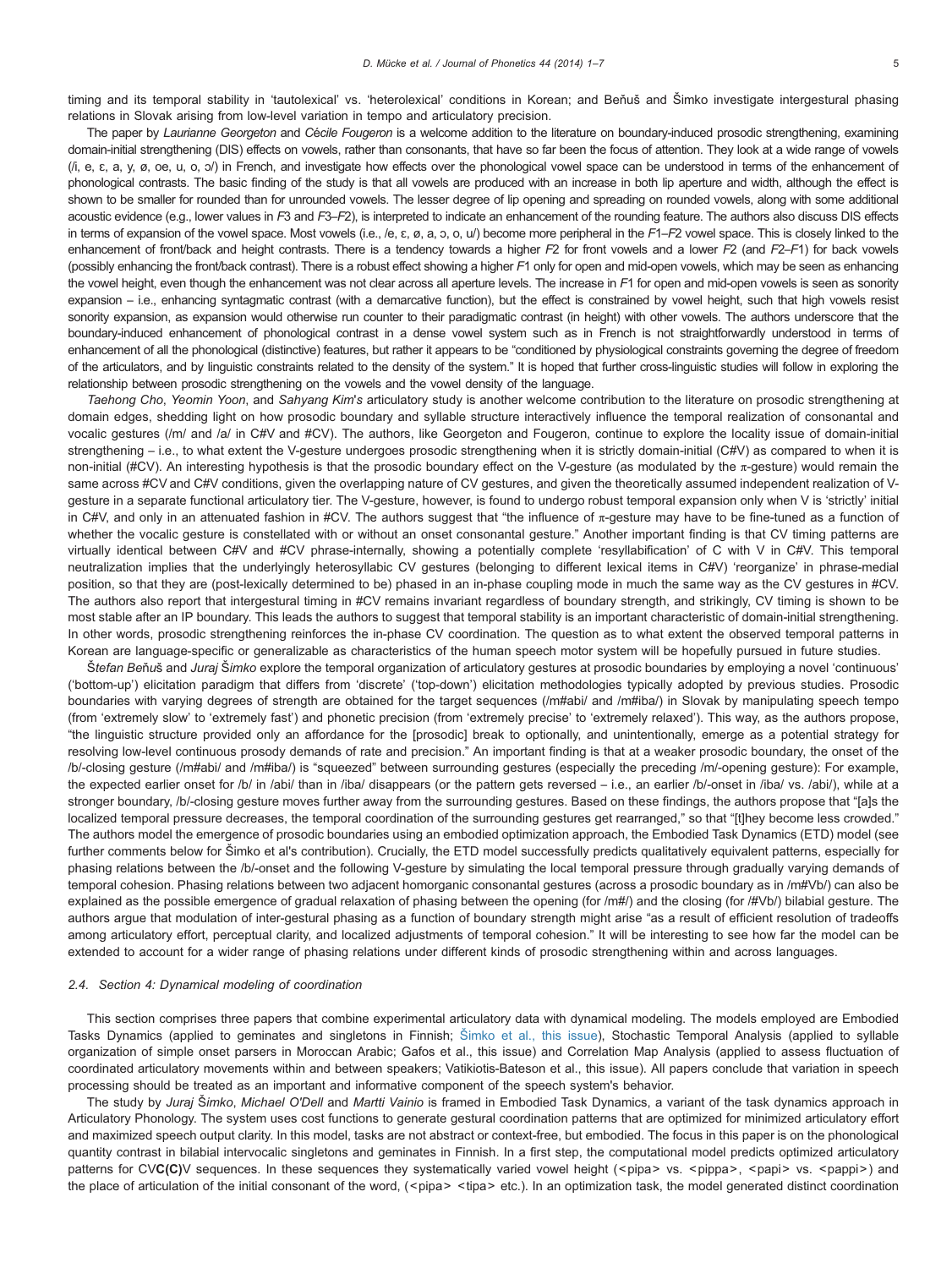patterns that account for both the consonantal quantity contrast and contextual variation. For the quantity contrast, two discrete, locally optimal patterns emerge though continuous adjustments of a parameter representing perceptual properties of the consonant in question. These corresponded to singletons and geminates. These patterns primarily differ in the coordination of the consonant and the coproduced vowel gestures. That is, the temporal lag between the onset of the intervocalic consonantal gesture (e.g. pip(p)a) and the onset of the vocalic gesture (e.g. pip(p)a) is greater in geminates than in singletons. In terms of variation, the generated pattern reflected physiology and synergies between the different oral articulators such as jaw, tongue and lips, e.g. the intervocalic lip gesture was systematically smaller, when the preceding consonantal gesture was labial than when it was coronal (e.g. smaller in pap(p)i than in tap(p)i). To evaluate the model prediction, the authors recorded four Finnish speakers with an electromagnetic articulograph (EMA). The articulatory results confirm the model prediction, underlining the importance of gestural coordination to capture variation and distinctiveness.

Adamantios Gafos, Simon Charlow, Jason Shaw and Philip Hoole provide an extensive and analytical discussion of the relation between qualitative syllable parses and their quantitative phonetic consequences. By using stochastic statistics, they model the variation of continuous phonetic parameters associated with distinct phonological syllable organization such as the simple onset parse. These continuous parameters use stability indices to quantify the temporal behavior of consonants and vowels that are incorporated into a given syllable (see also Marin and Pouplier). In this study, the authors focus on simple onset parses in Moroccan Arabic, a language which allows only one consonant to be in the onset, unlike English, which allows for complex onsets. In a first step, the authors critically provide a stochastic backdrop of syllable organization. In a next step, the authors evaluate predictions for a simple onset parse in Moroccan Arabic by discussing results of a previous EMA study and a corresponding simulation task, where the kinematic data served as input for the simulation task. In the simulation task, noise was systematically introduced to the system by increasing variability in the temporal intervals within the syllabic constituents. At a certain point, the system changed its behavior by showing cross-over points in the temporal stability patterns, i.e. it changed from values associated with simple onset coordination to those associated with complex onset coordination. In a next section, the authors demonstrate analytically that this behavior is in fact a prediction of the speech system's output when organized according to the demands of the simple onset. Furthermore, they systematically increase the size of the lexical sample as well as diversifying phonetic contexts to predict the influence of variation on the phonetic indices. They conclude that variation is a useful source of information on phonological structure. Thus, cases in which the phonological organization fails to provide the expected phonetic consequences also contribute to our understanding of the relation between symbolic structure and continuous manifestations of this structure.

Eric Vatikiotis Bateson, Adriano Barbosa and Catherine Best use correlation map analysis to investigate the coordination of articulatory movements within and between two speakers. Correlation map analysis is designed to capture coordination between behavioral events. It computes time-varying, instantaneous correlations between pairs of signals. Therefore, the correlation between each value in one signal and all the values in the other signal are computed and plotted in a two-dimensional correlation map that includes a time scale and a scale for signal offsets. In contrast to other methods, correlation map analysis avoids averaging over large windows. Moreover, it captures fluctuation of coordination in a given system. This fluctuation is assumed to occur naturally in biological systems: even though correlation values between signals might vary over time, coordination itself remains. In this study, the authors applied the correlation map analysis to kinematic recordings of two speakers talking simultaneously in a face-to-face situation, using two EMA systems. The speakers produced simultaneous repetitive productions of words (e.g. one speaker produced <top>, the other <cop> ) to assess inter- and intra-speaker coordination during intentional synchronization. Subsequently, they produced spontaneous speech. Results reveal for intentional synchronization, as well as spontaneous linguistic interactions, that fluctuation in the coordination of articulatory movements, both within and between speakers, is an essential part of the speech system's behavior, while pure synchrony cannot be expected to be natural.

Despite their organization into four sections, the papers in this special issue are interconnected, both in terms of the subject matter and the methods of analysis, reflecting the workshop that sowed the seeds for this issue. To place the papers in the context in which they were originally conceived, we briefly summarize the aims of the workshop below.

#### 3. DyMo workshop in Cologne

The workshop "Dynamic Modeling of Articulation and Prosodic Structure", held in Cologne on May 7 and 8, 2012 [\(http://dymo.uni-koeln.de/](http://dymo.uni-koeln.de/)), was jointly organized by Doris Mücke (University of Cologne), Phil Hoole (University of Munich, LMU) and Martine Grice (University of Cologne), and funded by the German Research Foundation Priority Programme, SPP-1234 "Phonological and phonetic competence: between grammar, signal processing, and neural activity". Its aim was to bring together people doing research on articulation and prosody from a dynamical perspective, and to exchange ideas in an interdisciplinary context. Some of the areas we were looking to cover were (a) kinematics, acoustics and dynamical modeling of units in the prosodic hierarchy (e.g. syllables, feet, prosodic word), (b) head marking and edge marking (prominence and delimitation of prosodic units), and (c) prosody and Task Dynamics (speech and/or manual gestures).

Invited guests were Štefan Beňuš (Constantine the Philosopher University, Slovak Academy of Sciences), Taehong Cho (Hanyang University, Seoul), Cécile Fougeron (Laboratoire de Phonétique et Phonologie, CNRS/Sorbonne Nouvelle), Susanne Fuchs (ZAS Berlin), Adamantios Gafos (University of Potsdam & Haskins Laboratories), Laurianne Georgeton (Laboratoire de Phonétique et Phonologie, CNRS/Sorbonne Nouvelle), Louis Goldstein (University of Southern California & Haskins Laboratories), Argyro Katsika (Haskins Laboratories, New Haven), Stefan Kopp (University of Bielefeld), Tine Mooshammer (Haskins Laboratories, New Haven), Marianne Pouplier (IPS University of München), Juraj Šimko (University of Bielefeld), Adrian Simpson (University of Jena) and Eric Vatikiotis-Bateson (University of British Columbia, Vancouver).

The following paragraph from Juraj Šimko (pers com) sums up the workshop succinctly: "A unifying theme that ran through the Workshop was treating and describing speech as a communicative action, continuous change, motion. We heard of breathing cycles, pitch movement, articulation, etc. And, of course, most work has dealt with the connections between various manifestations of speech dynamics: links among perception, articulation, prosody, rhythm (embodied in suprasegmental structure of syllables, phrases), and accompanying action in other modalities (manual gestures, facial expressions)."

The workshop made considerable advances in overcoming restrictions resulting from the traditional separation between the communities working on prosody and intonation on the one hand, and articulatory phonology on the other. The talks and ensuing discussions were fruitful and constructive, stimulating cross-fertilization across the different domains. The decision to collect the work presented in the current volume<sup>1</sup> is seen as a first step in a process of integration of these fields that will certainly continue over the years to come.

 $1$  The paper by Sam Tilsen was not presented at the workshop, but is included due to its relevance.